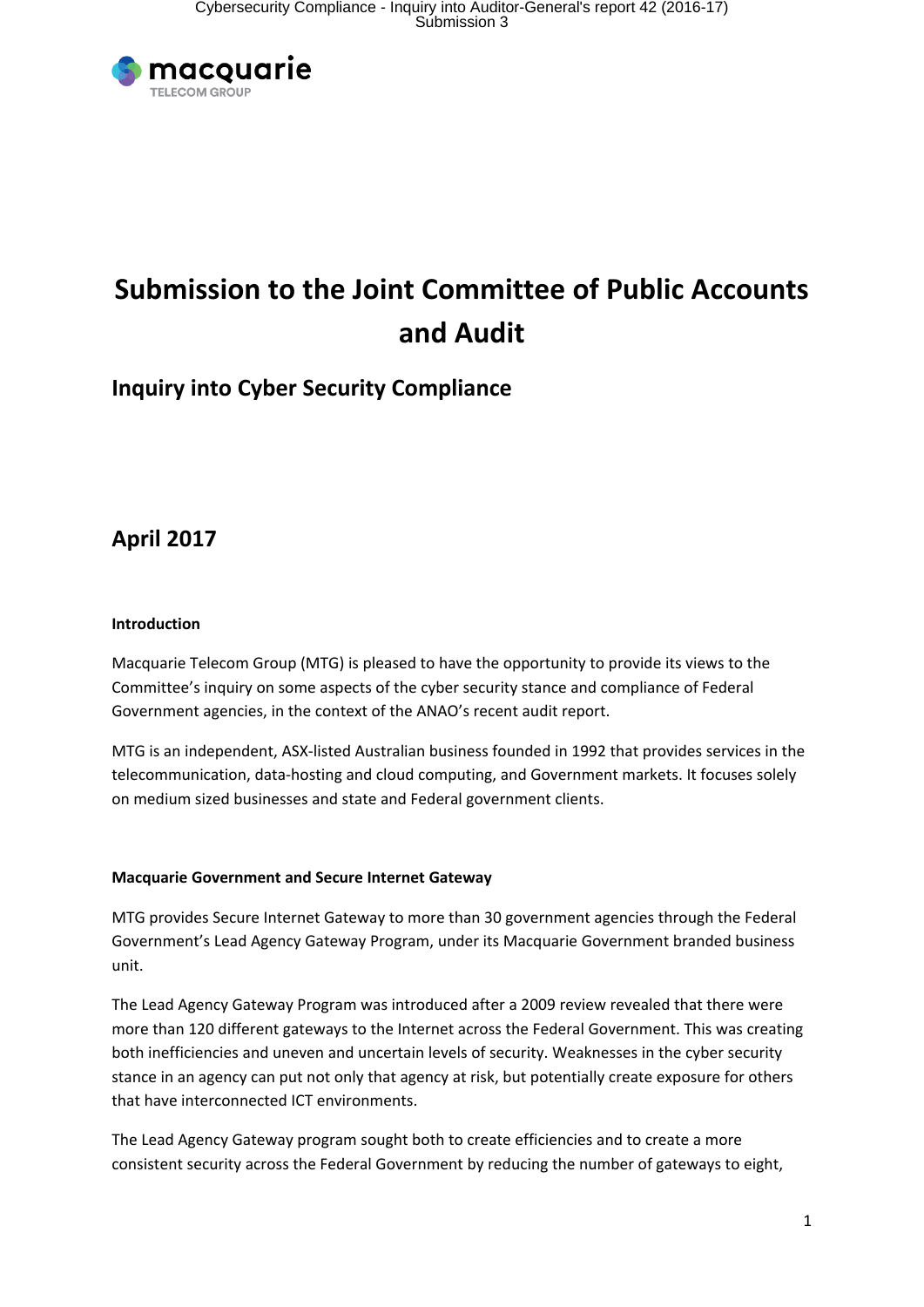

each managed by a lead agency, either internally or through an outsourcer under contract. Smaller agencies were then assigned to sit behind the Gateway provided by these lead agencies. This meant they benefited from the price, terms and conditions of the lead contract, and were assured of being able to access a set of security services specified in the program and reflected in the lead contract.

The program was until recently managed by the Department of Finance, but has recently been moved to become the responsibility of the Digital Transformation Agency.

MTG submits the SIG program has been a great success in raising the cyber security stance of the Federal Government as a whole.

Combining the demand and resources of many agencies of many sizes has ensured smaller agencies have access to security technologies, provided as a service. In many cases, these smaller organisations do not have the internal resources to manage and maintain modern Internet and email firewall technologies and monitoring. Acquiring these as a services means they have available to them the same technologies deployed to protect the very largest departments.

Additionally, as the volume of traffic managed through the SIG has increased, the Security Operations Centre in MTG has been able to deploy new technologies, such as big data tools, to identify and respond to risks and malicious content.

Importantly for the purposes of the present inquiry, this program assists agencies maintain compliance with Australian Signals Directorate guidelines such as the Top 40. For example, when a piece of firewall software is update by Macquarie Government on its Secure Internet Gateway, every one of the more than 30 agencies behind the Gateway benefits immediately.

However, there are aspects of the program that Macquarie submits could be examined to consider whether even stronger security outcomes could be achieved for Government organisations and the Government as a whole.

Firstly, it has been possible for agencies nominated to sit behind one of the lead agencies to receive exemptions from the Department of Finance. The basis on which these exemptions are sought and have been granted is not visible to MTG.

Secondly, some agencies have simply not joined the program, despite being assigned to lead agency groups and without specifically being granted exemptions. The Department of Finance has seemingly not had the power and/or the willingness to compel agencies to participate in the program, which leaves some small organisations still self-supplying. It is unclear whether these agencies are doing so on the basis that their internal controls are meeting the requirements of the SIG contracts, but it should be noted that some of these agencies are relatively very small.

Thirdly, the ability of individual agencies to negotiate some of the specific services and service configurations that they receive under the umbrella SIG contract is a strength and a weakness. It means that the services can be tailored to best meet the needs of agencies, for example, by applying different rules governing Spam filtering.

However, it has also meant that some agencies have not applied the full toolkit of security measures available to them through the SIG. In some cases, this is because the legacy equipment and systems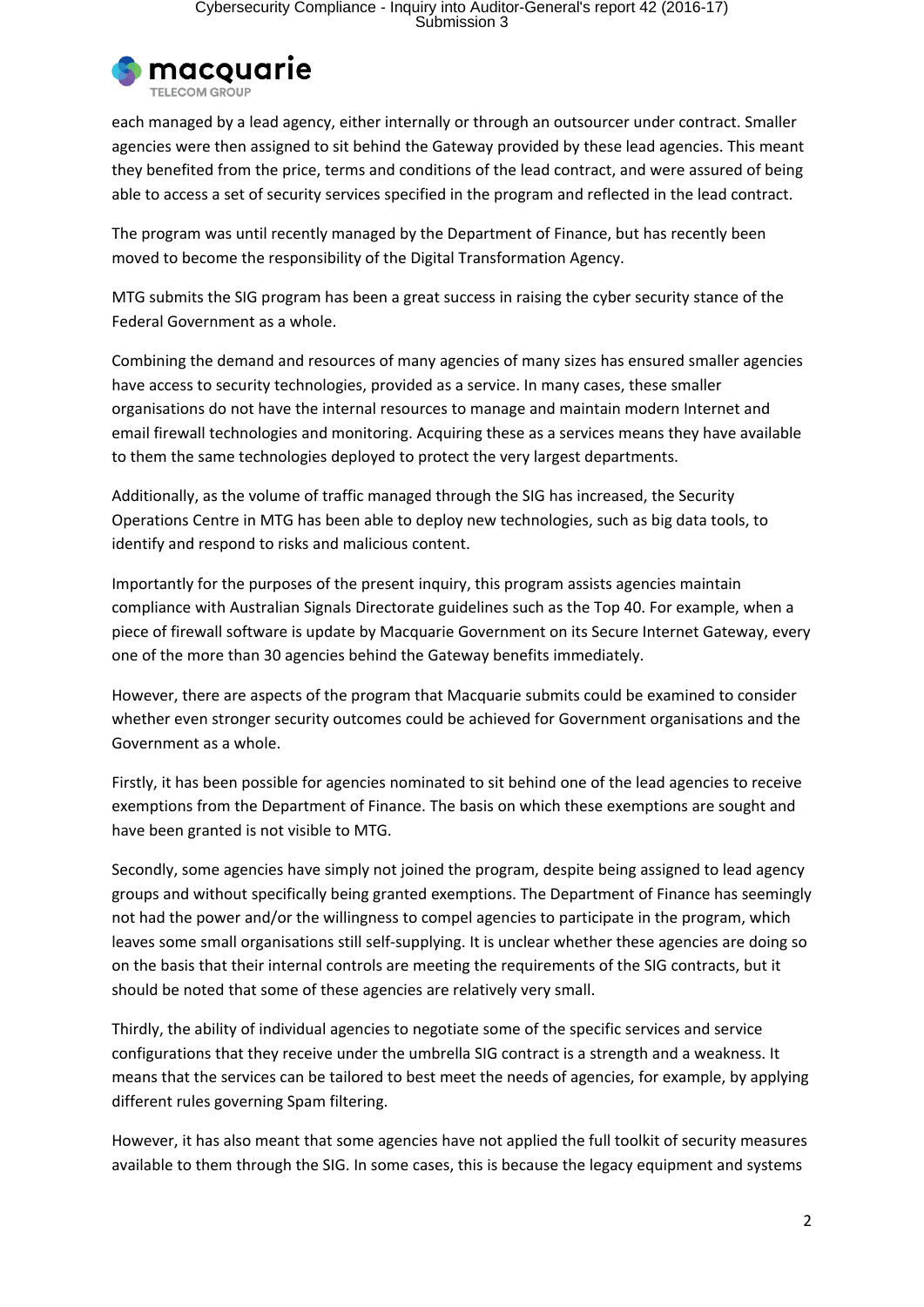

in their internal ICT environments are too antiquated to support the cyber security applications in the SIG.

#### **Conclusion**

MTG last year commissioned the National Security College to produce a survey-based study to examine processes and awareness of cyber security in the management in medium sized agencies and businesses.

This survey found organisations of this size were struggling to manage cyber security risk, as evidenced by the lack of senior management and specialised attention it received.<sup>i</sup>

The lead agency gateway program provides a model of how governments can assist smaller agencies to overcome some of the difficulties created by the limited resources necessarily available to them. It allows them to benefit from demand aggregation to support a government-wide security investment, while maintaining a degree of autonomy over how their cyber defences are deployed.

However, if the framework is not carefully balanced and subject to oversight, there is a danger that smaller agencies could adopt a "compliance mentality" rather than a risk management mentality. That is, agencies might make the mistake of thinking that if they comply with the minimum requirements of the government simply by participating in the program, and, in so doing, that they meet the necessary standards to be cyber secure.

This is likely to be a mistaken belief for three reasons. Firstly, a discussed above, their internal systems need to be properly configured and kept up to date so that elements such as the Secure Internet Gateway are operating to best effect.

Secondly, outsourced elements such as the SIG are one crucial component of a cyber security technology package, but there are additional internal protections and defences that should also be employed in conjunction with the Gateway.

Finally, cyber security is uniquely fast moving and it is important that agencies are aware that the threat vectors are constantly changing, demanding responses if the level of security is not to be compromised.

The Lead Agency Gateway program provides a means for agencies to gain insights into emerging and changing threats, and learn from each other and from the Gateway operator.

If agencies do the minimum they need to do to comply with the policy rules, they are unlikely to be keeping ahead of the threat landscape.

But if the program is seen as a platform providing infrastructure and insights that can be shared and evolved, the "weakest link" problem can be materially reduced.

MTG is happy to provide further information if the committee believes it would be helpful, including through providing evidence to the committee in public hearings.